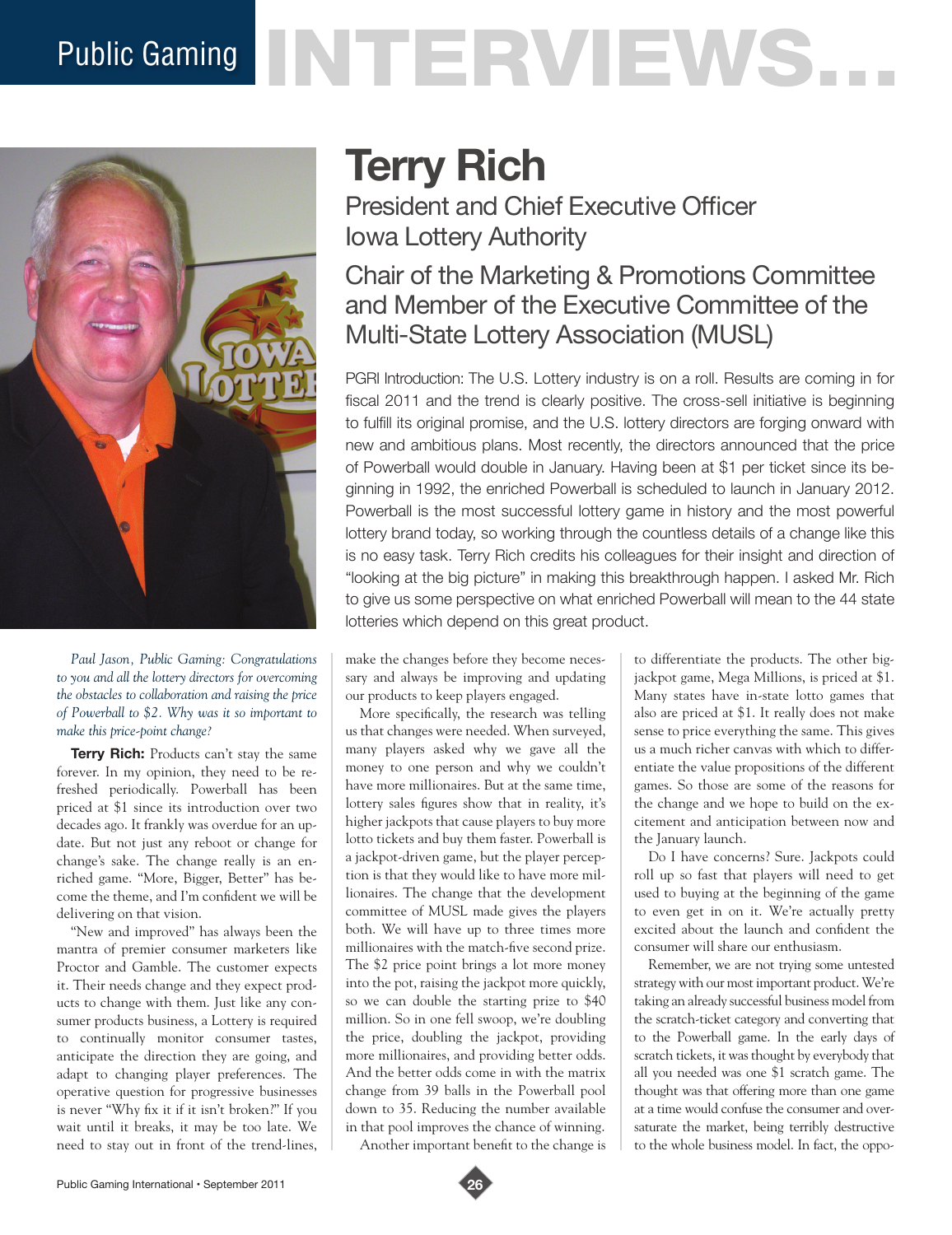site is true. The consumer wants more options and we need to implement a wider variety of products with different attributes to differentiate them, beginning with different price points. Not only can the market absorb more products, the consumer is used to a constant influx of new options. The scratch ticket model really took off when the consumer was given multiple choices, more games, and different price-point options. Of course, brand-licensing also played a big role. But, who would have thought back then that it's possible to have the number and variety of scratch games we have now? Or that there would be \$10 and \$20 tickets. Or that the biggest growth sector would actually be the higher priced tickets. So creating a \$2 option in jackpot games became an easier decision, especially when everyone continues to have a \$1 option, whether it's with Mega Millions or their own instate lotto game. When the evidence is in that the market will absorb this new price-point, the next step will likely be to offer a \$5 multistate game or even create a \$10 lotto game. We should replicate the huge success of scratch-offs in the lotto games. And truly, when you think about games here, you have to think options, refreshing the games so that players want to continue to play.

#### *Why raise Powerball – and not Mega? Or, do all states also have the option of creating a \$2 game on their own if they want?*

**T. Rich:** For the simple reason that Powerball is the most recognized lotto product across all lottery states, the one with highest brand recognition and most consumer appeal, one that I believe is perceived as the product of highest value. Products should be priced to reflect their perceived value to the customer. If you look at the business model on the scratch side, that is the way scratch tickets are priced. Bingo and Crossword are our top two selling scratch game, so we price those at the \$3, \$5 and \$10 price levels. Your best brands, your best known products, are the ones that have the most perceived value for the consumer and should be priced accordingly. Powerball appears to be the best brand in the lotto category and so it is the one that should have the highest price.

#### *It all makes so much sense. Why was there uncertainty on the part of some directors?*

**T. Rich:** I can't presume to speak on anyone else's behalf. But I will say that this is a very big step for all of us and extensive research and due diligence was warranted. And, some states have a very high percentage of their revenue derived from Powerball. It's only right that they be concerned about doubling the price of their breadand-butter product, and the effect that will have on their overall revenues. But the research was done and shows that the effect will be positive. History will be the ultimate judge.

*And the example of the history of scratch-offs is so illuminating. Of course, this is all quite consistent with the brand, price, and product development strategies of all consumer marketing companies.* 

**T. Rich:** Nobody has a crystal ball. But I think that raising Powerball to \$2 will clearly be a big positive for everyone, a calculated risk well worth taking. Again, lottery tickets are about choice and options. Players ultimately decide the success of all our games. And when we decided to cross-sell Mega Millions and Powerball, many players quickly realized the games were very similar. So you need choice, a fresh and updated approach. And the players will all still have their \$1 option. The choice is theirs, but only if we give them the option.

#### *It's impossible to imagine that Powerball revenue could decline when you double the price. Individual ticket sales maybe, but not revenue.*

**T. Rich:** After doing research, that is the conclusion of the group. Many of us are very optimistic that this is just a start, that we are creating a platform from which we can grow this category like scratch-offs were grown over the past twenty years. The first big step was crosssell, selling both games in the same market at the same price. Then one of them is changed to the higher price point. Next we introduce an even higher priced multi-state game that could have new attributes, different plays. And then an international game with a completely new and different consumer appeal.

There are directors who have been in this industry a long time. Their perspective is formed by many years of experience. They shared their experiences with pricing strategy and the evolution of scratchers and were able to put this decision into proper context. But a decision like this is not made without extensive debate and cooperation to substantiate the historical lessons and data.

#### *What will MUSL and/or the individual state lotteries do to really optimize the impact of this change?*

**T. Rich:** "More, Bigger, Better" is going to be the theme that most lotteries will embrace for the launch of \$2 Powerball – more millionaires, bigger starting jackpots and better odds. That really captures our plan in a nutshell. We are also exploring innovative ways to do promotional add-ons to Powerball. Borrowing from the playbook of scratchers again, we are looking at ways to provide a secondchance feature or an extended-play option. We are also looking at creative ways to leverage the power of the brand to collaborate with other consumer brands and leverage that into free publicity and national promotion. We're looking for ways to promote nationally that will not cost the states any money.

There are also a number of "More, Bigger, Better" benefits that we look forward to being able to promote when we have the specific hard data to support our claims of a better-value proposition. If the research is true, we will have additional sales points as facts for states to promote in the future. For example, we believe that as the game unfolds, it will be demonstrated that the number of millionaires created will be more than three times what it is today. But we don't want to say that until we can actually point at the facts. We expect the jackpots to roll up much more quickly. But we don't want to say that now because it will be a much more powerful promotional tool when the players see for themselves that's how the game works. We believe that the numbers show that Powerball will deliver an intrinsically more exciting play experience for all those reasons. And of course, we would like to promote that and we will. But not until we have some history to which that the players can relate. Give us a couple months into the new year and you'll begin to see a steady ramp up of these kinds of promotional directions that should add even more momentum to the excitement of the game.

#### *Once the players realize that the jackpots roll up quickly, won't they be more anxious to jump on the bandwagon earlier than before?*

**T. Rich:** That is what we hope and expect. Most people, I think, have a perception that you tend to get what you pay for. Or they are at least going to ask 'what's in it for me if I pay more'. Either way, that is what we want because they do get more for their \$2 over the \$1 they were paying before and so we welcome the opportunity to tell them about it. Then it's up to us to create the game changes in the matrix and otherwise create the value, and the perception of added-value, to close the deal in the customers' minds. High jackpots also are what really pull in the casual player. There will be more high jackpots, we will get to those high jackpots more quickly, and the consumers will buy the 'hope and dream' whether it costs \$1 or \$2.

We are confident that the jackpots will roll fast, which translates into a higher frequency. We're just not going to promote that until the reality is there for everyone to see, which should be accomplished in the spring of 2012. And once that happens, and the consumer is back into the routine of following the jackpots and buying in when it reaches their preferred threshold, I think the price increase will be completely forgotten and the \$2 ticket will be perceived as the norm.

But fortunately, it is not an either/or proposition. The players will likely always buy \$1 lotto just as they buy \$1 scratchers. It's a matter of more options, more consumer choices, empowering the consumer to be the 'decider' and that's the way it should be.

*Why shouldn't MUSL have a publicist who focuses and works hard to nationalize the winners,*